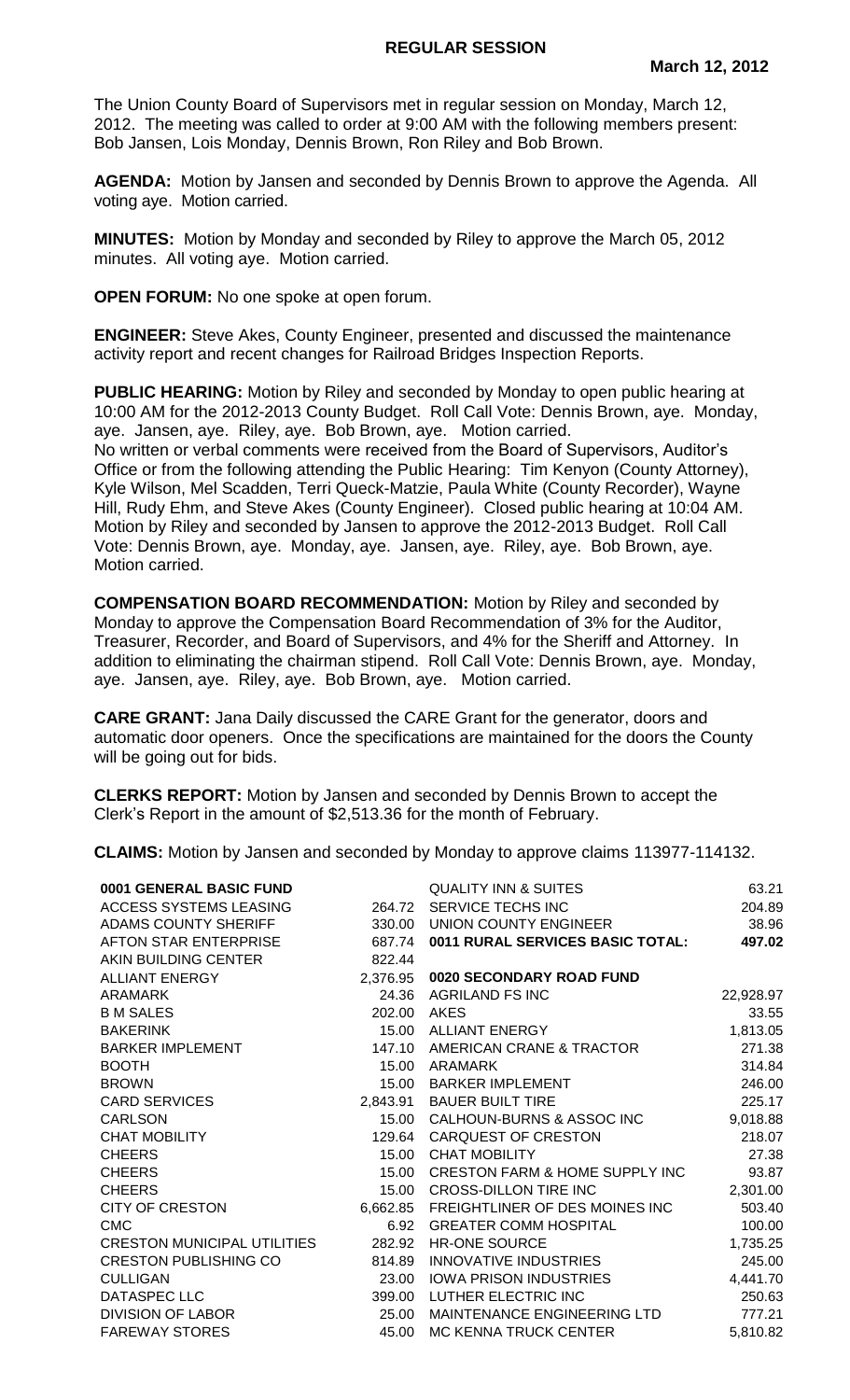FARMERS ELECTRIC COOP 1,899.27 MIDWEST WHEEL COMPANIES 232.80  $GALL'S INC$  6,473.44 GE CONSUMER FINANCE 14.82 NORSOLV SYS ENVIRONMENTAL SRVS 149.95 GREEN VALLEY PEST CONTROL 43.00 O'HALLORAN INTERNATIONAL INC 330.03 HOAKISON 15.00 PETZNICKS 575.00 ILLOWA COMMUNICATIONS 186.05 POKORNY BP & AUTOMOTIVE SERVIC 24.00 KELLY 19,571.17 KENYON 65.65 KIBURZ 15.00 SOUTHERN IOWA COUNCIL OF GOVER 2.182.00 KLINE 15.00 SPRING VALLEY WIRELESS 800.00 LEWIS 550.00 ST LUKES CTR FOR OCCUPATIONAL 37.00 LOOMIS 15.00 T & S INDUSTRIES INC 670.40 MC GINNIS 15.00 TUCKER 80.00 MC GUIRE 15.00 UNDERGROUND SPECIALTY LLC 2,640.00 MC GUIRE 15.00 ZIEGLER INC 6,986.83 MEDICAP PHARMACY 90.89 **0020 SECONDARY ROAD FUND TOTAL: 92,174.44**  MEYER LABORATORY INC 135.00 MILLER 15.00 **1520 CAPITAL PROJECTS BOND FUN** MITCHELL 15.00 COUNTY BINDERS INC 4,933.00 OFFICE DEPOT-CATALOG ORDE 82.00 **1520 CAPITAL PROJECTS BOND: 4,933.00** OFFICE MACHINES COMPANY INC 866.73 PETZNICKS 451.25 **4003 EMPOWERMENT** PIEL 9.43 CREATIVE BEGINNINGS PRESCHOOL 272.00 POKORNY BP & AUTOMOTIVE SE 180.00 DISCOVERY KIDS PRESCHOOL 853.00 PRAIRIE SOLID WASTE AGENCY 129.60 DOWNING 129.82 129.82 2,324.98 RADAR ROAD TEC 104.00 EAST UNION EARLY CHILDHOOD 1,288.00 SCADDEN 1,253.46 SCHLEISMAN 80.50 MATURA ACTION CORP 482.36 SERVICE TECHS INC **142.53 SOUTHERN IOWA TROLLEY** 100.00 SOUTHERN IA RURAL WATER AS 33.00 TRINITY PRESCHOOL 3713.00 SUPREME CLEANERS 85.00 **4003 EMPOWERMENT TOTAL: 7,286.80**  THATCHER 266.40 TRIPP 15.00 **4004 LAW ENFORCEMENT CENTER** TRIPP 15.00 AKIN BUILDING CENTER 90.76 UNION COUNTY ENGINEER 352.29 ALLIANT ENERGY 2,324.48 UNITE INTERNATIONAL INC  $1,375.00$  ARAMARK 40.06 US POST OFFICE 144.00 B M SALES 453.70 VEATCH 104.06 COUNSEL OFFICE & DOCUMENT 104.06 WALKER D O 66.79 WASTE MGMT OF CRESTON 676.81 DIVISION OF LABOR 60.00 WINDSTREAM 1,324.49 FIRST COMMUNICATIONS LLC 85.21 **0001 GENERAL BASIC F TOTAL: 25,830.78** GREEN VALLEY PEST CONTROL 35.00 **0002 GENERAL SUPPLEMENTAL MASTERCARD/ISSB IA ST SAV BK 30.08** CENTRAL IOWA DETENTION 6,317.00 OFFICE DEPOT-CATALOG ORDERS 56.21 CITY OF CRESTON 3,062.40 PAUL'S ELECTRIC SERVICE 224.03 HYSELL 169.50 PETZNICKS 237.60 UNION COUNTY AUDITOR 76.00 SECRETARY OF STATE 668.18 WASTE MGMT OF CRESTON 133.68 YOUTH EMERGENCY SERV & SHELTER **0002 GENERAL SUPPLEMENTAL: 11,914.90 4004 LAW ENFORCEMENT: 4,895.60 0010 MH-DD SERVICES FUND 4100 COUNTY ASSESSMENT EXPENSE** ADAMS COUNTY AUDITOR  $4,490.42$  AFTON STAR ENTERPRISE  $52.50$ ADVANCEMENT SERVICES 600.60 CHAT MOBILITY 12.03 AREA XIV AGENCY ON AGING 724.17 CRESTON PUBLISHING CO 44.01 BROADLAWNS MEDICAL CTR 6,109.79 OFFICE MACHINES COMPANY INC 55.26 C A R E 14,570.64 WINDSTREAM 113.00 CASS INCORPORATED 1,412.97 **4100 COUNTY ASSESSMENT: 276.80**  COMMUNITY CARE INC 5,623.37 COUNTRY CARE CENTER CORP. 2,700.00 **4103 COUNTY ASSESSOR SPECIAL** CROSSROADS MENTAL HLTH 15,785.34 VANGUARD APPRAISALS INC 2,070.00 EYERLY-BALL MENTAL HEALTH 910.00 **4103 COUNTY ASSESSOR: 2,070.00**  GENESIS DEVELOPMENT INC 589.53 GOODWILL OF THE HEARTLAND 715.02 **4960 SANITARY LANDFILL** GREATER REGIONAL MEDICAL C  $62.00$  AFTON STAR ENTERPRISE 66.91 INNOVATIVE INDUSTRIES 7,792.73 ALLIANT ENERGY 1,000.00 JENNIE EDMUNDSON HOSPITAL 4,527.00 BARKER LEMAR & ASSOC INC 4,711.80 LINK ASSOCIATES 401.31 BRIAN GAY CONSTRUCTION 41,850.54 MAHASKA COUNTY HOSPITAL 1,070.00 BRICK GENTRY P C 112.50 NEW HORIZONS - 1,079.00 CITY CARTON CO INC 977.60 NISHNA PRODUCTIONS INC  $\begin{array}{ccc} 3,177.25 & \text{CRESTON PUBLISHING CO} \end{array}$  15.22

IA LAW ENFORCEMENT ACAD 260.00 1,352.85 WINDSTREAM 696.04 PARTNERSHIP FOR PROGRESS 4,012.12 DRAPER SNODGRASS MIKKELSEN & C 6,700.00